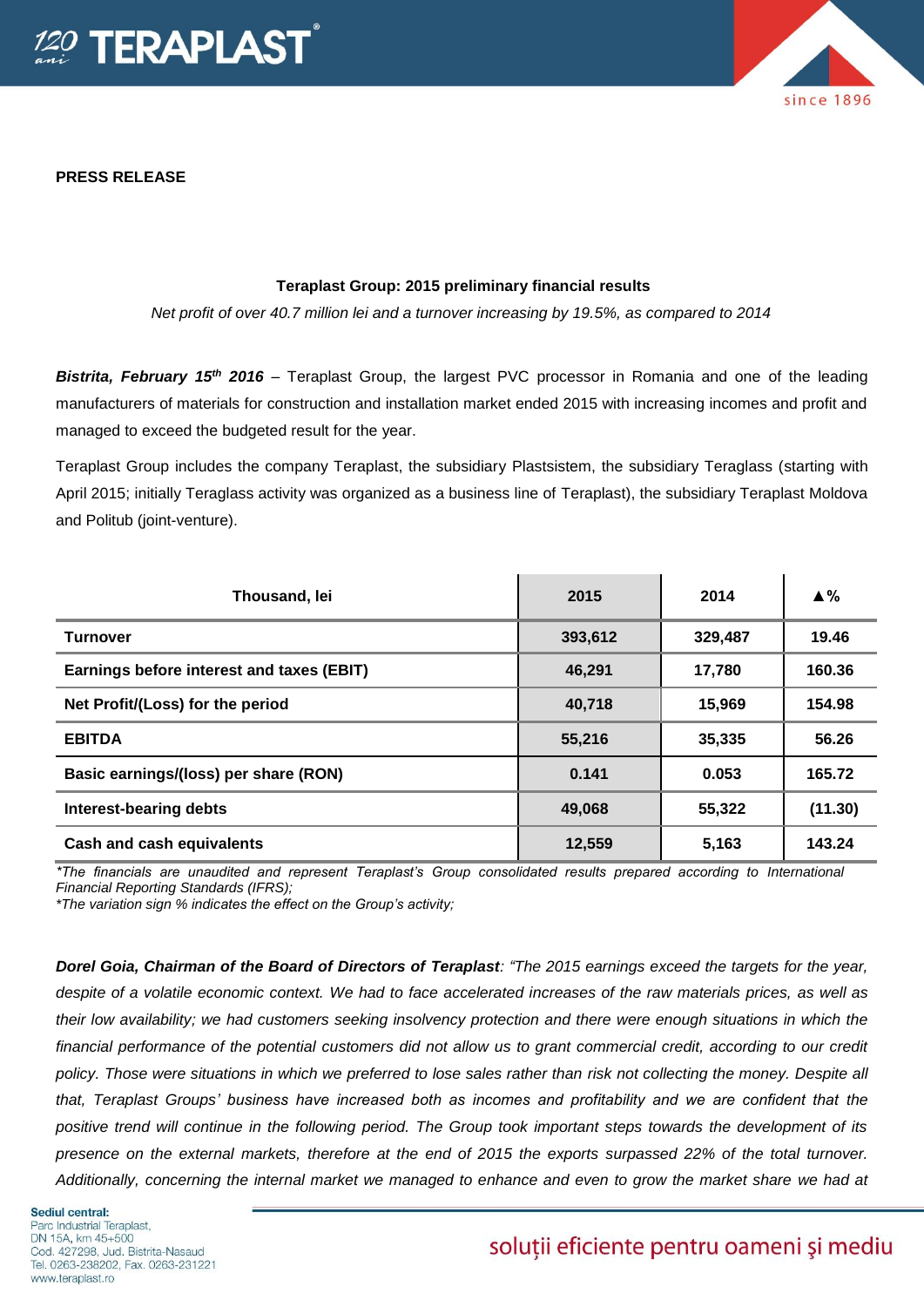*the beginning of the year. The growth in 2015 creates the premises for continuing on the same trend in 2016, given the fact that we will continue to streamline and to automate the internal processes, to develop exports and to introduce new products. 2017 will be the year in which Teraplast will be market leader".* 

**The consolidated turnover** of Teraplast Group increased by **19.5%** in 2015 up to **393.61 million lei.** *The consolidation includes 100% of revenues and expenses for the companies Teraplast, Plastsistem, Teraplast Moldova and Teraglass and excludes Politub. Being a joint venture company, Politub is consolidated only at the profit level, by 50%.* 



The evolution of the **Group's turnover** was supported on one hand by the evolution of some segment of the construction market, and on the other hand due to the gain of internal market share, in the context in which on some business lines the increase was above that of the relevant markets. According to NSI, infrastructure construction works decreased by 21.8% last year, while the construction works on residential and nonresidential segments increased by 32.6%,

respectively by 16.6%. The evolution of the turnover was also positively influenced by the export deliveries, which increased by approximately **8%** as compared to the similar period of the previous year. Teraplast Group exports in Germany, Austria, Hungary, Slovenia, Czech Republic, Slovakia, Italy, Bulgaria, Serbia or Belgium.

Teraplast Group is on top positions on most of the markets on which is present. The parent company Teraplast is market leader in exterior sewage drains, compound and paneling and on the second position in interior sewage; the subsidiary, Plastsistem, is among the top players on sandwich panels and galvanized steel structures markets.

During the analyzed period, Teraplast Group's **net profit** amounted to **40.71 million lei**, compared to 15.96 million lei obtained in 2014. Net profit evolution at consolidated level, was primarily supported by the significant improvement of the **operational performance**, Teraplast Group achieving in 2015 an **operational profit** of almost **46.29 million lei**, as compared to 17.78 million lei in 2014. Part of this operational profit, about 0.5 million represents non-recurring gains. Net profit was also supported by the improvement of the **financial result**, due to income from dividends. In 2015, Teraplast cashed dividends, worth **5.49 million lei**, from Plastsistem, Politub and Certind, following the 2014 profit distribution.

**EBITDA of Teraplast Group**, is also increasing in 2015, up to **55.21 million lei**, as compared to 35.33 million lei in the previous year.

In 2015 Teraplast Group's **interest-bearing debts** decreased by almost **11%,** as compared to the similar period in 2014. During the analyzed period, we also focused on improving the Group's cash-flow and as a result, **the cash available in the accounts** increased to **12.55 million** lei in 2015, as compared to 5.16 million lei in 2014.

Teraplast's Group **receivables** have been increasing in 2015, on one hand due to turnover's evolution and on the other hand due to the transfer of PVC windows & doors business line on Teraglass. Additionally, in 2015, Teraplast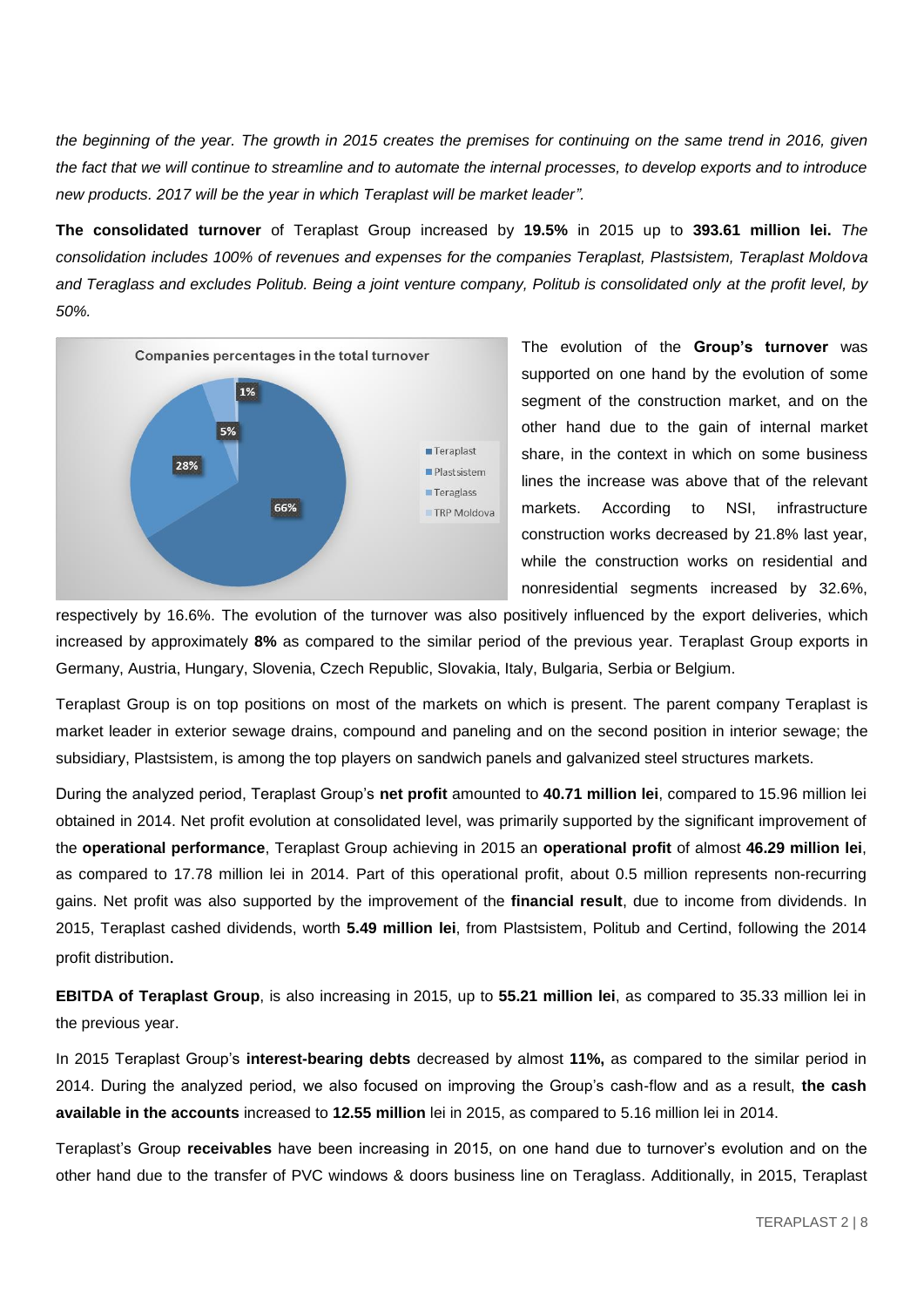insured a part of the client portfolio, which allowed the extension of payment terms for these clients. However, the company continues to be prudent when offering commercial credit and it is constantly analyzing clients' liquidity, through the existing credit department.

#### **Investments in 2015**

Teraplast Group realized in 2015 **total investments** of over **16.39 million lei**, most of these amounts being directed towards the purchase of equipment.

#### **Significant events during 2015**

- $\checkmark$  In **March**, Teraplast decided to participate as a partner (51% shares) to build up a limited liability company in Republic of Moldova. The purpose of this action was to develop Teraplast's market share in this country and it is part of company's strategy to increase the value of exports.
- $\checkmark$  As of **April** 2015, Teraplast transferred its window & doors business line on a different company Teraglass. This company is 100% owned by the parent company Teraplast.
- $\checkmark$  In **April**, the General Meeting of Shareholders set the value of maximum indebtedness that may contract the company in fiscal year 2015 – 68 million lei.
- The Board of Directors decided in **July** to renew the credit line and the letters of guarantee multi-currency limit, in total value of 15,000,000 lei, accessed from Banca Transilvania SA.
- The Managing Board decided in **August** to participate as shareholder (with 51% of capital), for the establishment of a limited liability company. The other shareholder will be a legal person and the object of activity will be commerce. The new company is to develop the presence of Teraplast Group on the external markets.
- In **August** the General Meeting of Shareholders approved the nomination of the company General Consulting MGI as internal auditor of Teraplast.
- In **October** the General Meeting of Shareholders reconfirmed for another year the five members of the Board of Directors. The structure of the Board is the following: Mr. Dorel Goia (Chairman), Mrs. Magda-Eugenia Palfi-Tirau, Mr. Emanoil Ioan Viciu, Mr. Razvan Stefan Lefter and Mr. Teofil- Ovidiu Muresan.
- Teraplast acquired in **October-November** 19.24% of Plastsistem. Teraplast holds at the moment 97.95% of Plastsistem, as compared to previous 78.71%.
- $\checkmark$  In **November** the Board of Directors of Teraplast decided to set up a new company, which to take over all logistic activities (warehousing and transport). The shareholders of the new created company will be Teraplast with 99% of share capital and subsidiary Plastsistem. The outsourcing of the logistic activities is made in the context of which Teraplast Group intends to focus on core business activities, while the related activities are to be run to separate entities.
- In **December** the General Meeting of Shareholders approved the share capital increase with 8,874,589 lei by releasing of 88,745,890 new shares, with a reference value of 0.10 lei/share, which will be distributed for free to all company's shareholders, registered in the Shareholders' Registry, at the registration date **January 29th**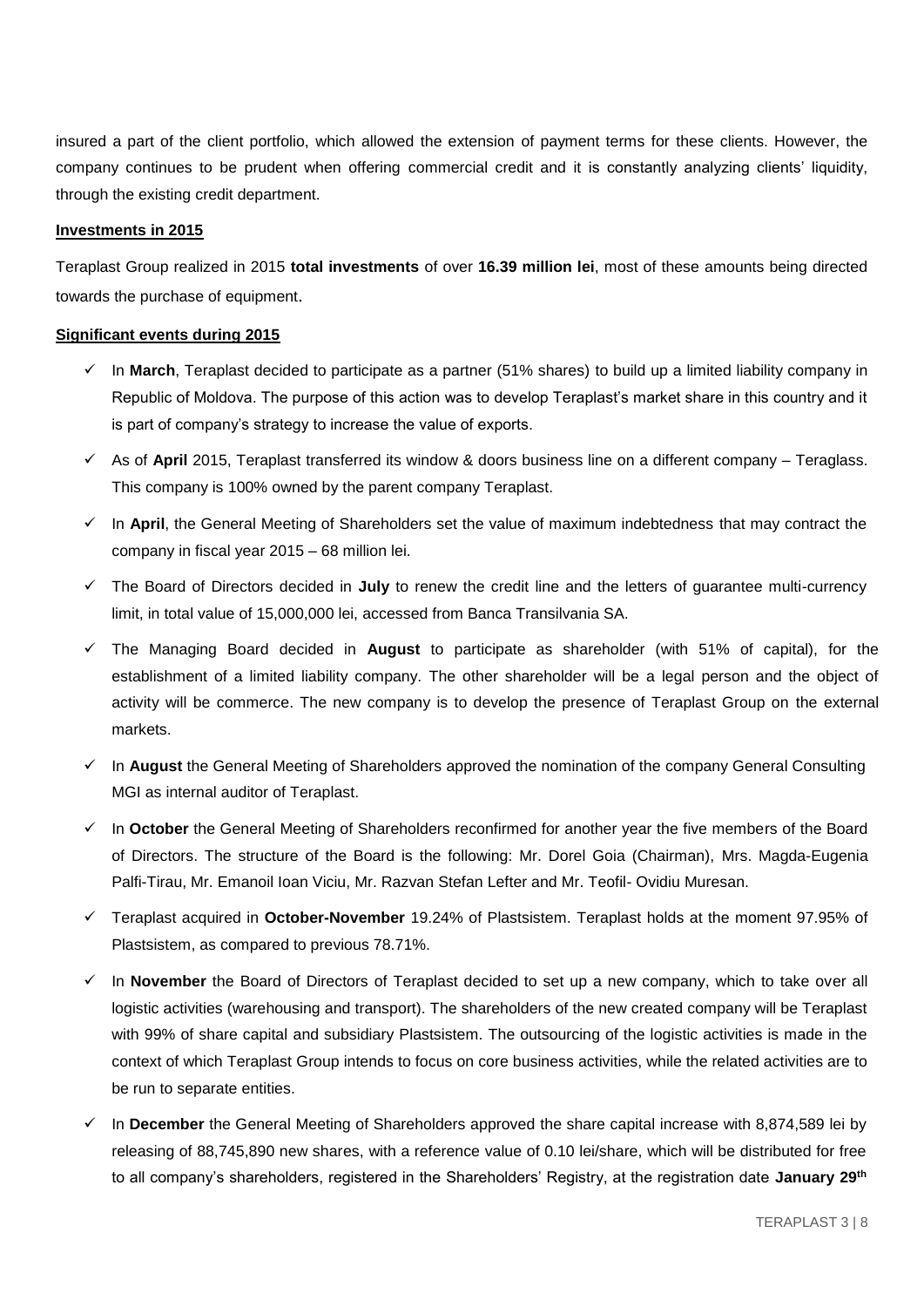**2016**. Every shareholder registered in the Shareholders' Registry at the registration date shall receive a number of 30.72111455 new shares for every 100 owed shares. The **payment date** established for the free shares is February 19<sup>th</sup> 2016. The General Meeting of Shareholders also approved the share buyback program with the following terms: maximum 2,000,000 shares (0.69% of total share capital) with reference value of 0.1 lei/share, at a minimum price equal to the stock exchange price of the transaction day and a maxim price of 1 leu/share, in the limit of 1,000,000 lei, for a period of maximum 18 months, in order to implement an employee's loyalty program.

#### *Teraplast Group details:*

*With a tradition of 120 years, Teraplast Group is currently the largest PVC processor in Romania and one of the*  leading manufacturers of materials for construction and installation market. The products portfolio of the Group is *structured in six business lines: Installations & Decorations, Windows profiles, Compounds, Sandwich panels, Galvanized profiles and PVC windows and doors.*

\*\*\*

*The production facilities of the companies in the Group are located in the Teraplast Industrial Park, developed outside Bistrita, on a surface of over 200.000 sqm. During 2007-2014 Teraplast Group invested over 200 million lei in the development and the modernization of the production capacities, but also in the products portfolio extension.* 

*Beginning with July 2nd 2008 the biggest company in the Group – Teraplast is listed at Bucharest Stock Exchange, symbol TRP.* 

**For further information, please contact the Communications Department of Teraplast: Anca Rif –** *Communications & Investor Relations Manager***;** Tel: +40-752-101.639; Email[: anca.rif@teraplast.ro](mailto:anca.rif@teraplast.ro)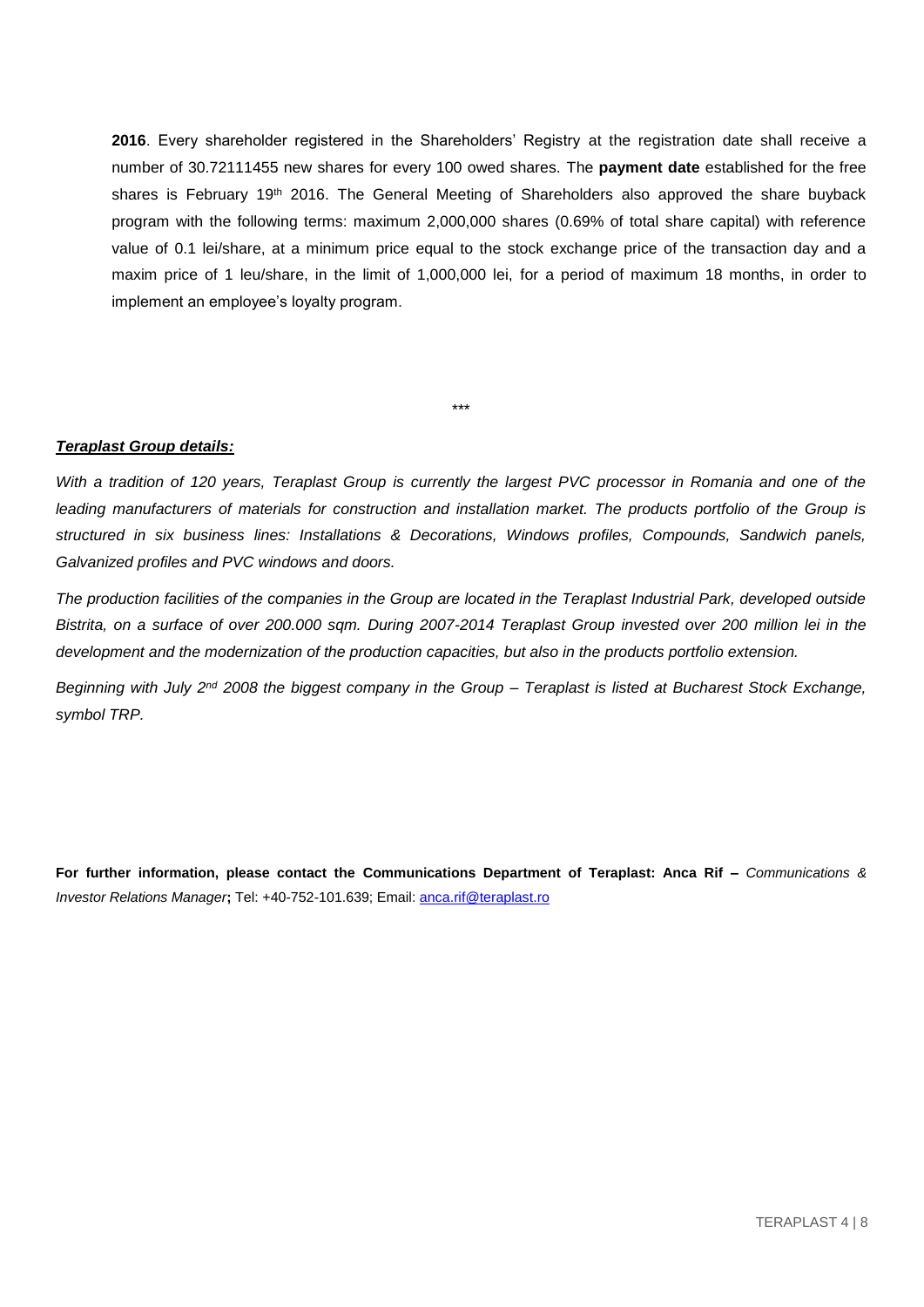#### **Appendix:**

### **Consolidated income statement, as of December 31st 2015 (Teraplast Group)**

| Thousand, lei                                                                             | 2015              | 2014        | $\triangle$ % |
|-------------------------------------------------------------------------------------------|-------------------|-------------|---------------|
| <b>Consolidated revenue</b>                                                               | 393,612           | 329,487     | 19.46         |
| Other operating income                                                                    | 690               | 782         | (11.73)       |
| Changes in inventories of finished goods and work in progress                             | 3,783             | 164         | 2203.54       |
| Raw materials, consumables used and merchandise                                           | (272, 351)        | (231, 050)  | 17.88         |
| Employee benefits expenses                                                                | (32, 685)         | (29, 606)   | 10.40         |
| Provisions, depreciation and amortization expenses                                        | (15, 719)         | (16, 531)   | (4.92)        |
| Gains/ (Losses) from the outflow of tangible and intangible assets                        | 32                | (160)       | (119.81)      |
| Gains/(Losses) from the fair value measurement of investment<br>property                  | (1,242)           | (190)       | 555.16        |
| Other expenses                                                                            | (36, 017)         | (32, 409)   | 11.13         |
| <b>Financial costs</b>                                                                    | (7, 463)          | (7,000)     | 6.62          |
| <b>Financial incomes</b>                                                                  | 9,548             | 3,535       | 170.14        |
| Share of the profit or loss of the joint venture accounted for using<br>the equity method | 4,103             | 758         | 441.40        |
| Profit/(Loss) before tax                                                                  | 46,291            | 17,780      | 160.36        |
| Taxes on income                                                                           | (5, 573)          | (1, 811)    | 207.75        |
| <b>Consolidated Profit/(Loss) for the period</b>                                          | 40,718            | 15,969      | 154.98        |
|                                                                                           |                   |             |               |
| Group share of the comprehensive income of the joint venture                              | (768)<br>$\Omega$ |             |               |
| Deferred tax impact                                                                       | $\overline{0}$    | 123         |               |
| <b>Total comprehensive income</b>                                                         | 40,718            | 15,324      | 165.72        |
|                                                                                           |                   |             |               |
| <b>Consolidated result for the period</b>                                                 | 40,718            | 15,969      | 154.98        |
| thereof attributable to stockholders of Teraplast SA                                      | 40,575            | 15,240      | 166.24        |
| thereof attributable to non-controlling interests                                         | 143               | 729         | (80.33)       |
|                                                                                           |                   |             |               |
| Number of shares                                                                          | 288,875,880       | 288,875,880 | $\mathbf 0$   |
| Comprehensive earnings/(loss) per share (RON)                                             | 0.141             | 0.053       | 165.72        |

*\*The financials are unaudited and represent Teraplast Group's consolidated results prepared according to International Financial Reporting Standards (IFRS);*

*\*The variation sign % indicates the effect on the Group's activity;*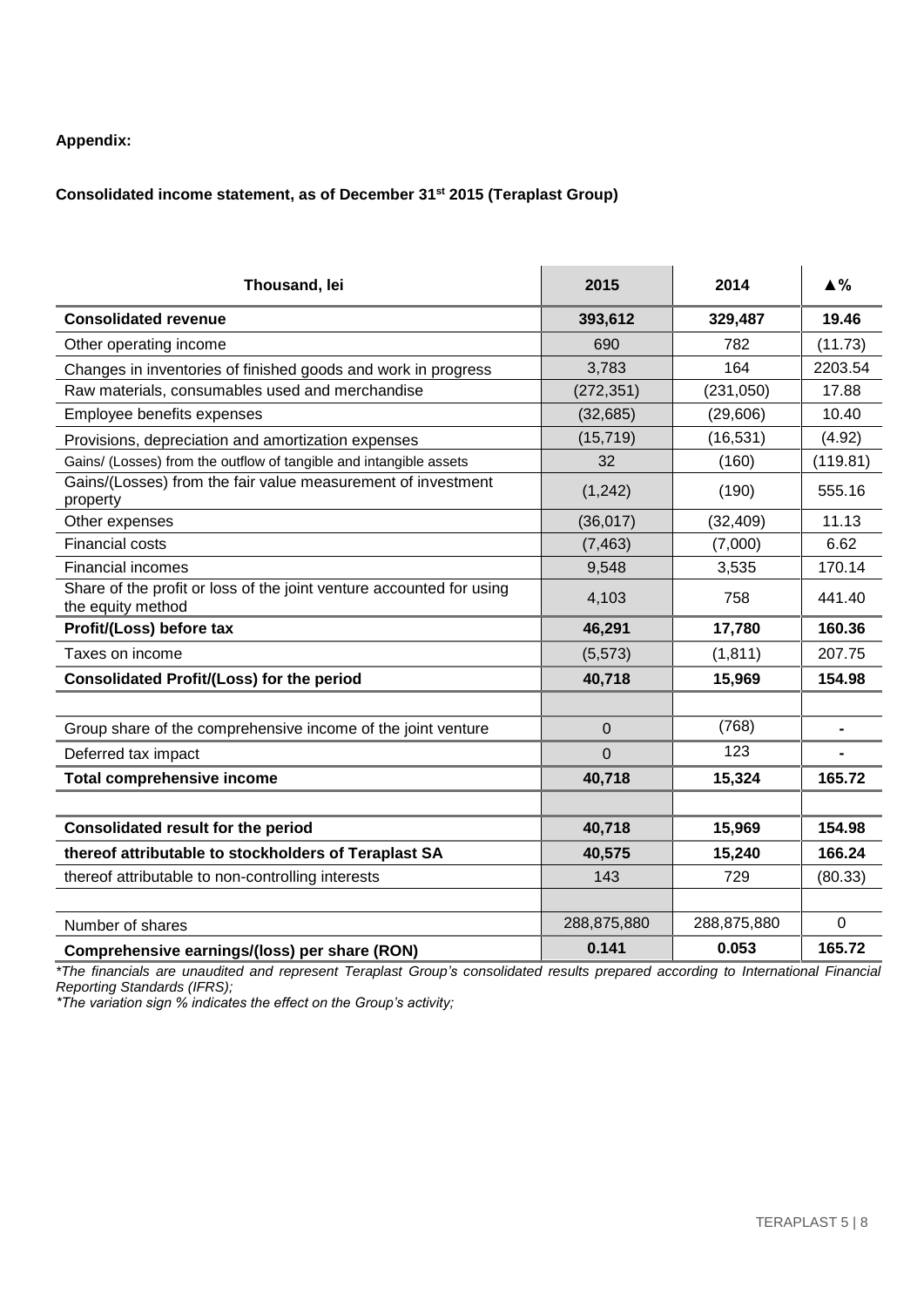## **Consolidated statement of financial position, as of December 31st 2015 (Teraplast Group)**

| Thousand, lei                                                            | 2015           | 2014     | $\blacktriangle \%$ |
|--------------------------------------------------------------------------|----------------|----------|---------------------|
| <b>Assets</b>                                                            |                |          |                     |
| <b>Non-current assets</b>                                                |                |          |                     |
| Tangible assets                                                          | 132,138        | 131,186  | 0.73                |
| Investment property                                                      | 12,115         | 13,358   | (9.30)              |
| Intangible assets                                                        | 1,109          | 713      | 55.58               |
| Non-current commercial receivables                                       | $\Omega$       | $\Omega$ | 0                   |
| Investment in the joint venture accounted for using the equity<br>method | 17,874         | 13,770   | 29.80               |
| Other financial investments                                              | 16             | 16       | 0                   |
| Deferred tax assets                                                      | 86             | $\Omega$ | $\Omega$            |
| <b>Total non-current assets</b>                                          | 163,338        | 159,043  | 2.70                |
|                                                                          |                |          |                     |
| <b>Current assets</b>                                                    |                |          |                     |
| Inventories                                                              | 53,833         | 45,460   | 18.42               |
| Trade receivables                                                        | 88,060         | 68,184   | 29.15               |
| Prepayments                                                              | 421            | 203      | 107.10              |
| Income tax recoverable                                                   | $\overline{0}$ | 0        | 0                   |
| Cash and cash equivalents                                                | 12,559         | 5,163    | 143.24              |
| <b>Total current assets</b>                                              | 154,873        | 119,010  | 30.13               |
| Assets held for sale                                                     | 0              | 0        | 0                   |
|                                                                          |                |          |                     |
| <b>Total assets</b>                                                      | 318,211        | 278,053  | 14.44               |
|                                                                          |                |          |                     |
| <b>Equity and liabilities</b>                                            |                |          |                     |
| <b>Equity</b>                                                            | 28,888         | 58,980   | (51.02)             |
| Subscribed share capital                                                 | 28,888         | 58,980   | (51.02)             |
| Other elements of equity                                                 | 951            | $\Omega$ |                     |
| Share premium                                                            | 27,385         | 42,245   | (35.18)             |
| <b>Revaluation reserves</b>                                              | 21,226         | 21,331   | (0.49)              |
| Legal reserves                                                           | 9,391          | 8,068    | 16.40               |
| Retained earnings                                                        | 98,585         | 16,550   | 495.68              |
| Stockholders' equity                                                     | 186,426        | 147,174  | 26.67               |
| Non-controlling interests                                                | 417            | 3,595    | (88.40)             |
|                                                                          |                |          |                     |
| <b>Total equity</b>                                                      | 186,843        | 150,769  | 23.93               |
| <b>Long-term liabilities</b>                                             |                |          |                     |
| Loans and finance lease liabilities                                      | 12,358         | 11,467   | 7.77                |
| Other long-term liabilities                                              | $\Omega$       | 0        | 0                   |
| Liabilities for employee benefits                                        | 295            | 389      | (24.10)             |
| Investment subsidies                                                     | 3,399          | 3,858    | (11.89)             |
| Deferred tax liabilities                                                 | 4,341          | 4,610    | (5.86)              |
| <b>Total long-term liabilities</b>                                       | 20,393         | 20,324   | 0.34                |
|                                                                          |                |          |                     |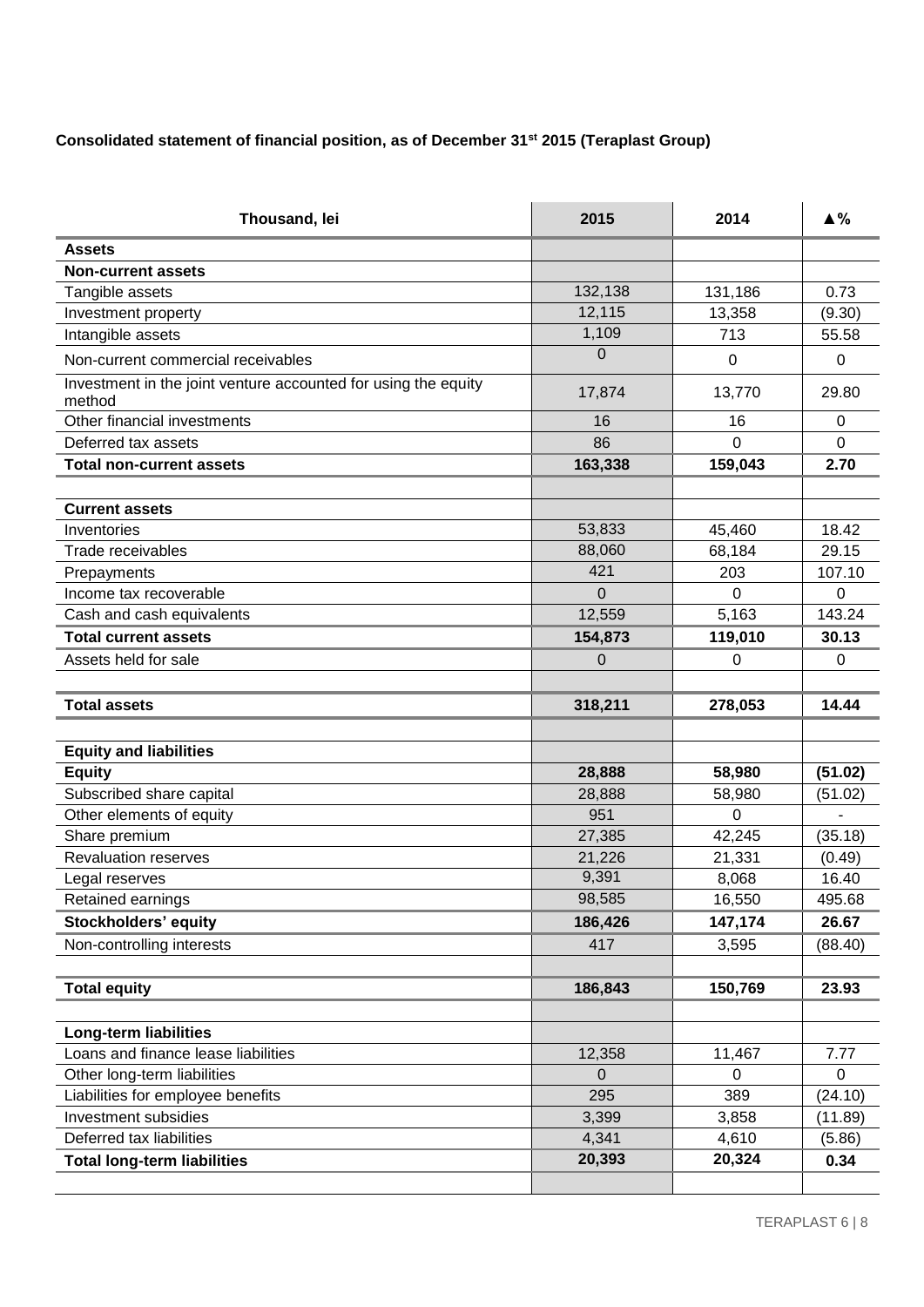| <b>Current liabilities</b>          |         |         |         |
|-------------------------------------|---------|---------|---------|
| Trade and other payables            | 69,210  | 57,927  | 19.48   |
| Loans and finance lease liabilities | 36,710  | 43,854  | (16.29) |
| Other current financial liabilities | O       | 0       |         |
| Income tax payable                  | 1,440   | 737     | 95.46   |
| Investment subsidies                | 441     | 450     | (1.91)  |
| Provisions                          | 3,174   | 3,992   | (20.50) |
| <b>Total current liabilities</b>    | 110,975 | 106,960 | 3.75    |
|                                     |         |         |         |
| <b>Total liabilities</b>            | 131,368 | 127,284 | 3.21    |
| <b>Total equity and liabilities</b> | 318,211 | 278,053 | 14.44   |

*\*The financials are unaudited and represent Teraplast Group's consolidated results prepared according to International Financial Reporting Standards (IFRS);*

*\*The variation sign % indicates the effect on the Group's activity;*

#### **Stand-alone income statement, as of December 31st 2015 (Teraplast SA)**

| Thousand, lei                                                            | 2015       | 2014      | $\triangle \%$ |
|--------------------------------------------------------------------------|------------|-----------|----------------|
| <b>Stand-alone revenue</b>                                               | 268,045    | 232,469   | 15.30          |
| Other operating income                                                   | 8,672      | (506)     | 1813.83        |
| Changes in inventories of finished goods and work in progress            | 3,518      | 230       | 1429.57        |
| Raw materials, consumables used and merchandise                          | (181, 120) | (155,883) | 16.19          |
| Employee benefits expenses                                               | (22, 867)  | (23, 781) | (3.84)         |
| Provisions, depreciation and amortization expenses                       | (12, 468)  | (13, 365) | (6.71)         |
| Gains/ (Losses) from the outflow of tangible and intangible assets       | 28         | (88)      | (131.82)       |
| Gains/(Losses) from the fair value measurement of investment<br>property | (1,242)    | (190)     | 553.68         |
| Other expenses                                                           | (33, 109)  | (24, 953) | 32.69          |
| <b>Financial costs</b>                                                   | (5,547)    | (5, 432)  | 2.12           |
| <b>Financial incomes</b>                                                 | 8,208      | 2,893     | 183.72         |
|                                                                          |            |           |                |
| Profit/(Loss) before tax                                                 | 32,117     | 11,396    | 181.83         |
| Taxes on income                                                          | (3,721)    | (1,982)   | 87.74          |
| Stand-alone profit/(loss) for the period                                 | 28,396     | 9,414     | 201.64         |

*\*The financials are unaudited and represent Teraplast's stand-alone results prepared according to International Financial Reporting Standards (IFRS);*

*\*The variation sign % indicates the effect on the Company's activity;*

*\*\* 2014 sales include sales of doors and windows. For 2015 these sales are shown only for Q1. After that they appear in Teraglass' financial statements*